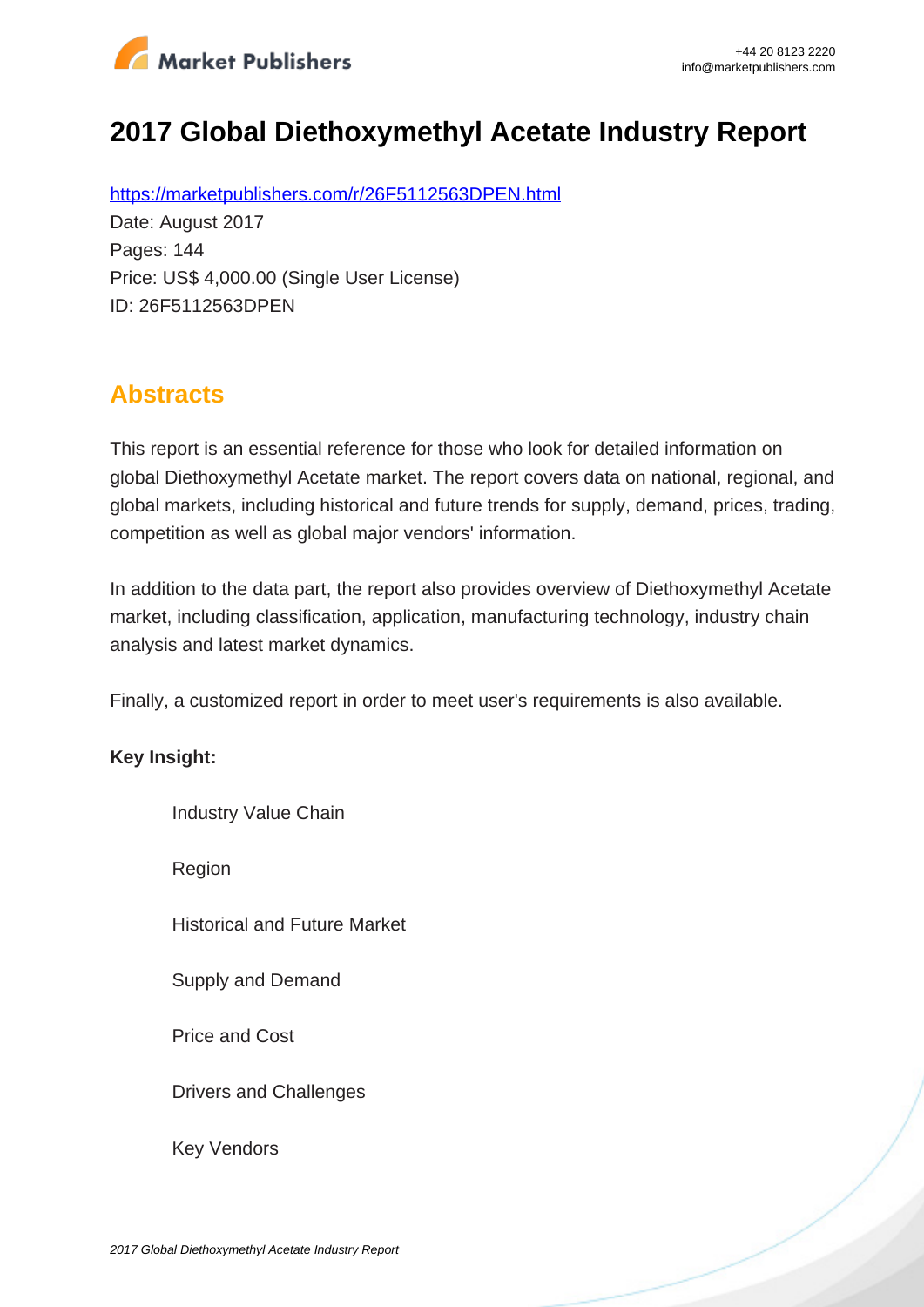

Any special requirements about this report, please let us know and we can provide custom report.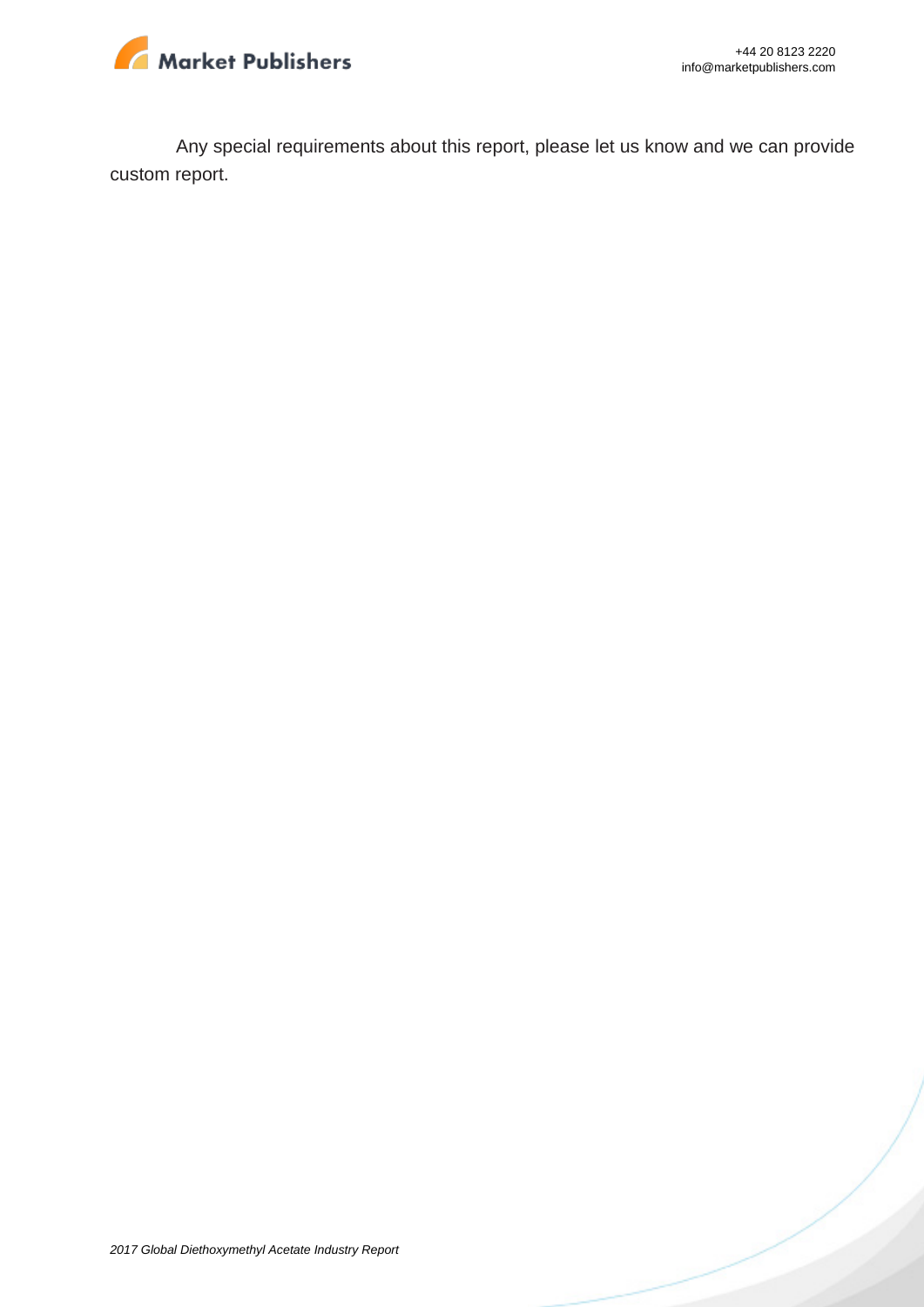

## **Contents**

#### **1. HIGHLIGHT**

Abbreviations and Acronyms Key Points Purpose and Scope

#### **2. INTRODUCTION**

**Outline** Manufacturing Technology Regulatory Status

#### **3. INDUSTRY CHAIN ANALYSIS**

Industry Value Chain Porter Five Forces Model Cost Structure

#### **4. MARKET DYNAMICS**

Recently Important Events Market Drivers Market Challenges Planned and Under Construction Project

#### **5. GLOBAL SUPPLY AND TREND**

Global Supply North America South America APAC Europe MEA Key Countries Supply Global Trading Price and Cost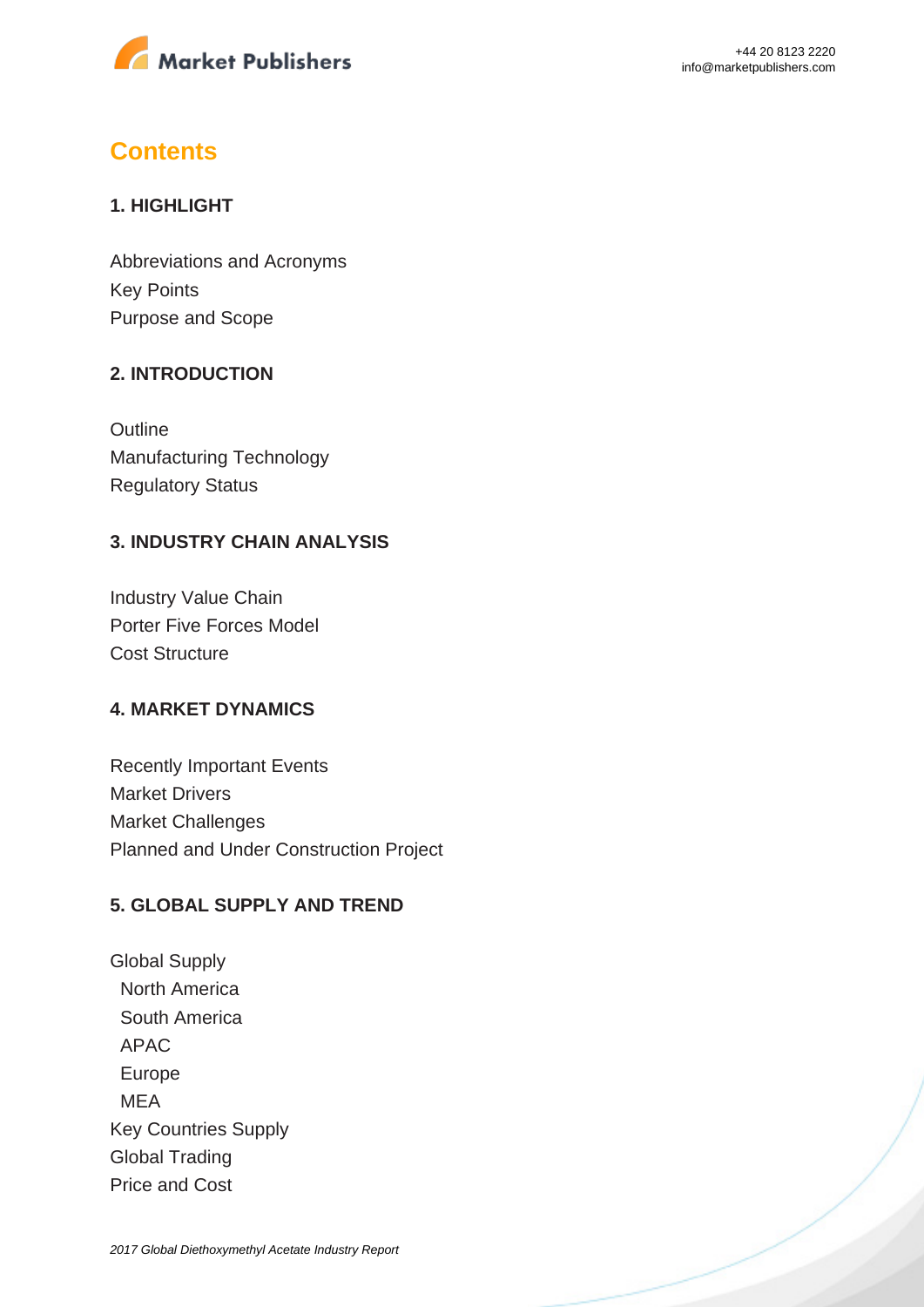

#### **6. GLOBAL DEMAND AND TREND**

Global Demand by Application North America South America APAC Europe MEA Key Countries Demand by Application Key End Users

#### **7. MARKET COMPETITION AND KEY VENDORS**

#### **8. APPENDIX**